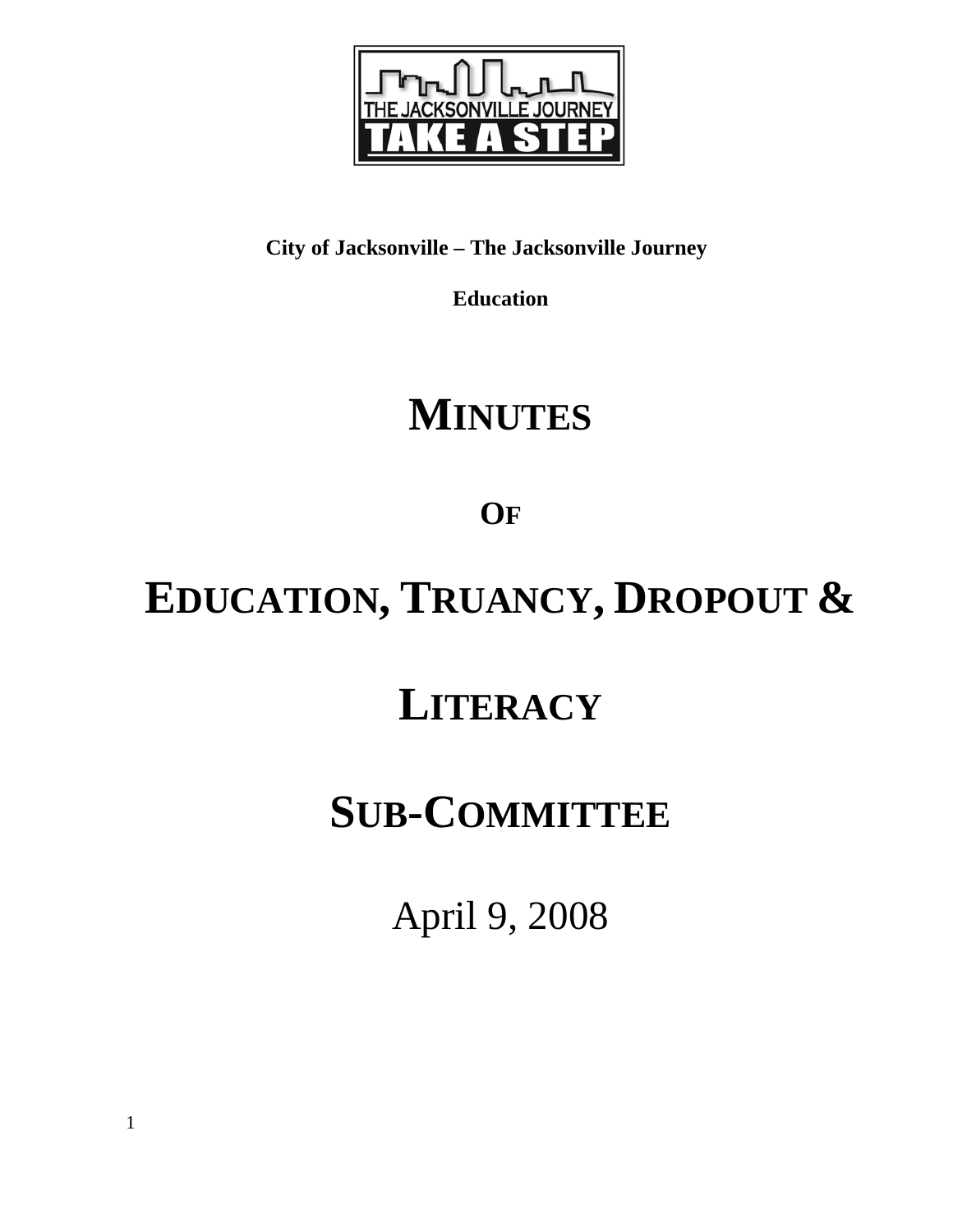### **The Jacksonville Journey – Education**

### **Education, Truancy, Dropout & Literacy**

### **Sub-Committee**

#### **April 9, 2008**

#### **1:30 p.m.**

**PROCEEDINGS before the Jacksonville Journey – Education, Truancy, Dropout & Literacy Sub-Committee, taken on Thursday, April 9, 2008, Edward Ball Building, 8th Floor, Room 851 – 214 N. Hogan Street, Jacksonville, Duval County, Florida commencing at approximately 1:30 p.m.** 

**Education, Truancy, Dropout & Literacy Sub-Committee** 

**W. C. Gentry, Chair Tony Bellamy, Member Terrie Brady, Member Nancy Broner, Member Vicki Burke, Member Charles "Skip" Cramer, Member Pastor Moses Criswell, Member Michael Edwards, Member John Fletcher, Member Deborah Gianoulis, Member Cheryl Grymes, Member Bill Hodges, Member Connie Hodges, Member Kevin Hyde, Member Mia Jones, Member Robert Lee, Member Tom Majdanics, Member Nongongama Majova-Seane, Member Gerlieve Oliver, Member Perry Robinson, Member Bill Scheu, Member Connie Stophel, Member Lucretia Williams, Member**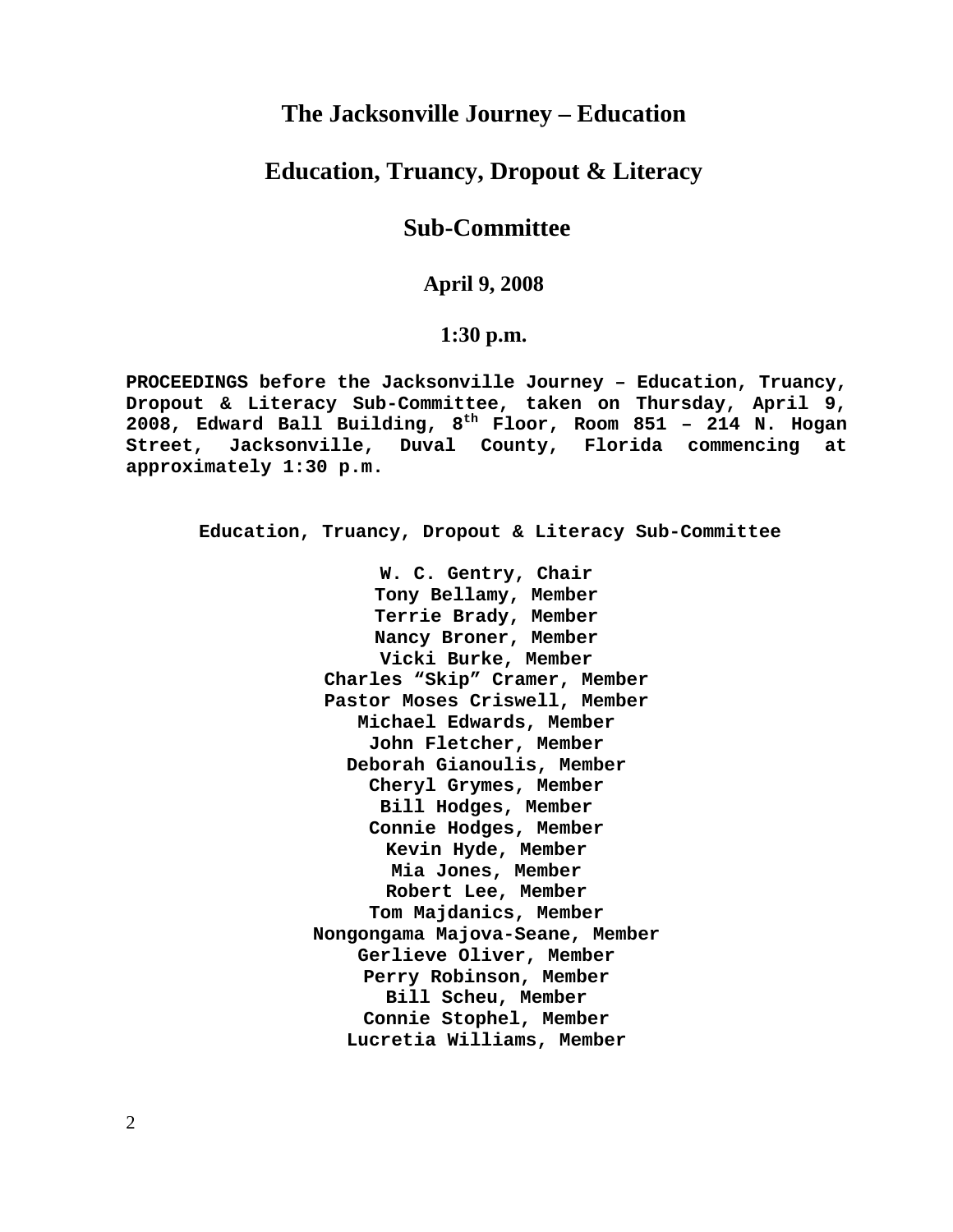#### **APPEARANCES**

#### **COMMITTEE CHAIRS & MEMBERS:**

W.C. GENTRY, Chair VICKI BURKE, Member CHARLES "SKIP" CRAMER, Member MICHAEL EDWARDS, Member DEBORAH GIANOULIS, Member BILL HODGES, Member CONNIE HODGES, Member MIA JONES, Member TOM MAJDANICS, Member BILL SCHEU, Member CONNIE STOPHEL, Member

#### **ABSENTEE MEMBERS:**

TONY BELLAMY, Member TERRIE BRADY, Member NANCY BRONER, Member PASTOR MOSES CRISWELL, Member JOHN FLETCHER, Member CHERYL GRYMES, Member COUNCILMAN KEVIN HYDE, Member ROBERT LEE, Member NONGONOMA MAJOVA-SEANE, Member GERLIEVE OLIVER, Member REVEREND PERRY ROBINSON, Member LUCRETIA WILLIAMS, Member BARBARA GUBBIN, Ex-Officio

#### **STAFF:**

LINDA LANIER RENEE BRUST ALICE CHECORSKI

#### **OTHERS PRESENT:**

Donna Massie-Cobb, DCPS Shelley Grant, SAO Kathy Graw, JPL Jill Johnson, COJ Gloria Lockley, DCPS Tia Mitchell, T-U Debra Jahns-Nelsen, District 3 School Board Candidate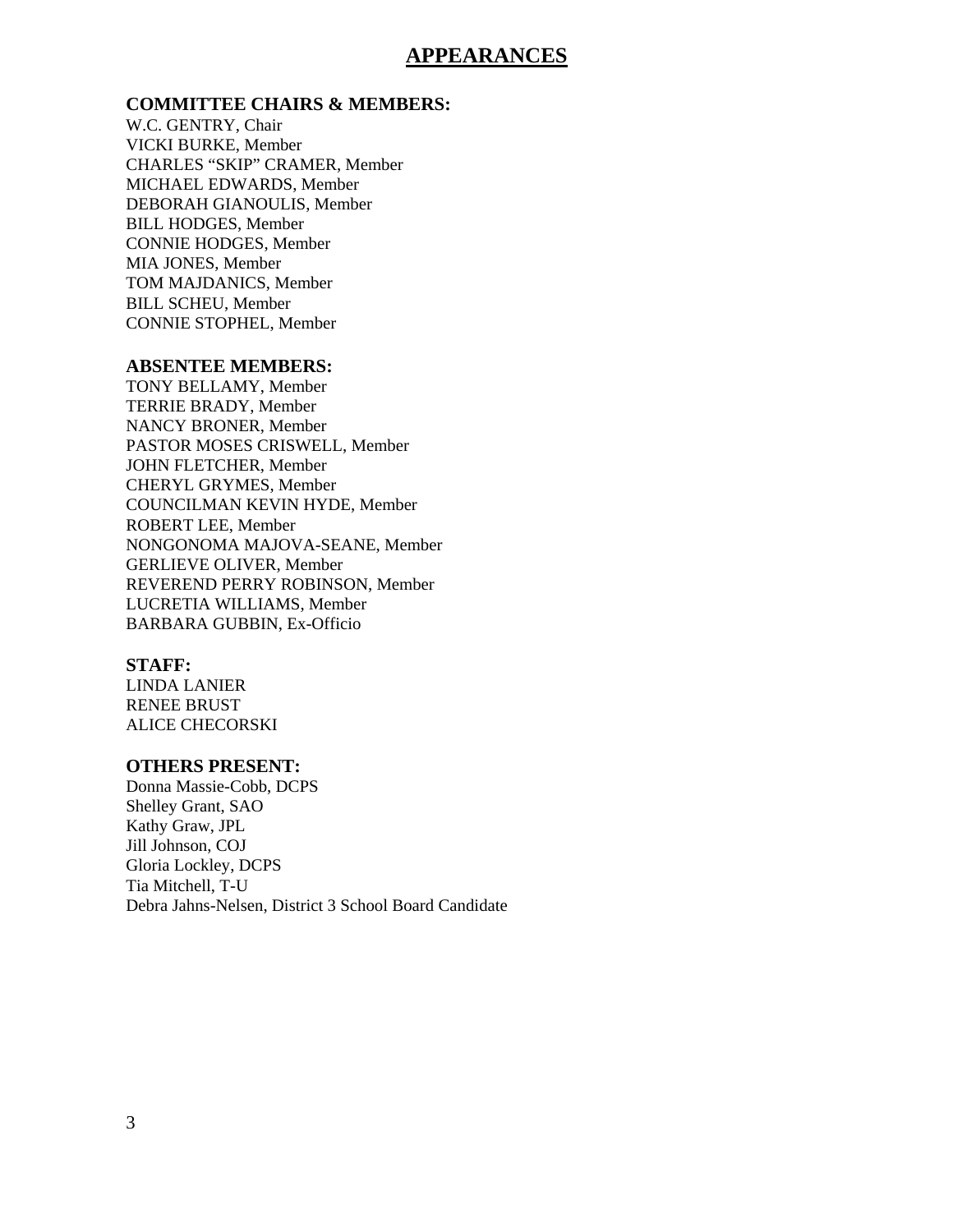#### **PROCEEDINGS**

April 9, 2008

Education, Truancy, Dropout & Literacy Sub-Committee, 1:30 p.m.

**Call to Order and Comments.** Chairman W.C. Gentry called the meeting to order at approximately 1:40 p.m.

#### **1. Purpose of Meeting.**

Discuss the Mayor's crime initiative – *The Jacksonville Journey*, Education, Literacy, Truancy and Dropouts Subcommittee.

#### **2. Discussion Items**

Chairman Gentry opened the meeting by thanking all the committee members and especially the Workgroup Chairs, Terrie Brady, Skip Cramer, Bill Scheu and Connie Stophel for their great work. Mr. Gentry stated we have already made a difference through the committee's efforts. He asked the members to keep Lucretia Williams in their thoughts. She has been a wonderful addition to the committee and attended most of our meetings as well as some of the workgroup meetings. She called to say she would not be here today due to a death in the family.

Mr. Gentry also thanked the Duval County Public School staff for their extraordinary involvement in working with the subcommittee. At this time, Bill Scheu presented the following recommendation outlined in a memorandum dated March 31, 2008 concerning the **Jacksonville Public Library** as it relates to the reduction in truancy and dropouts and improving literacy: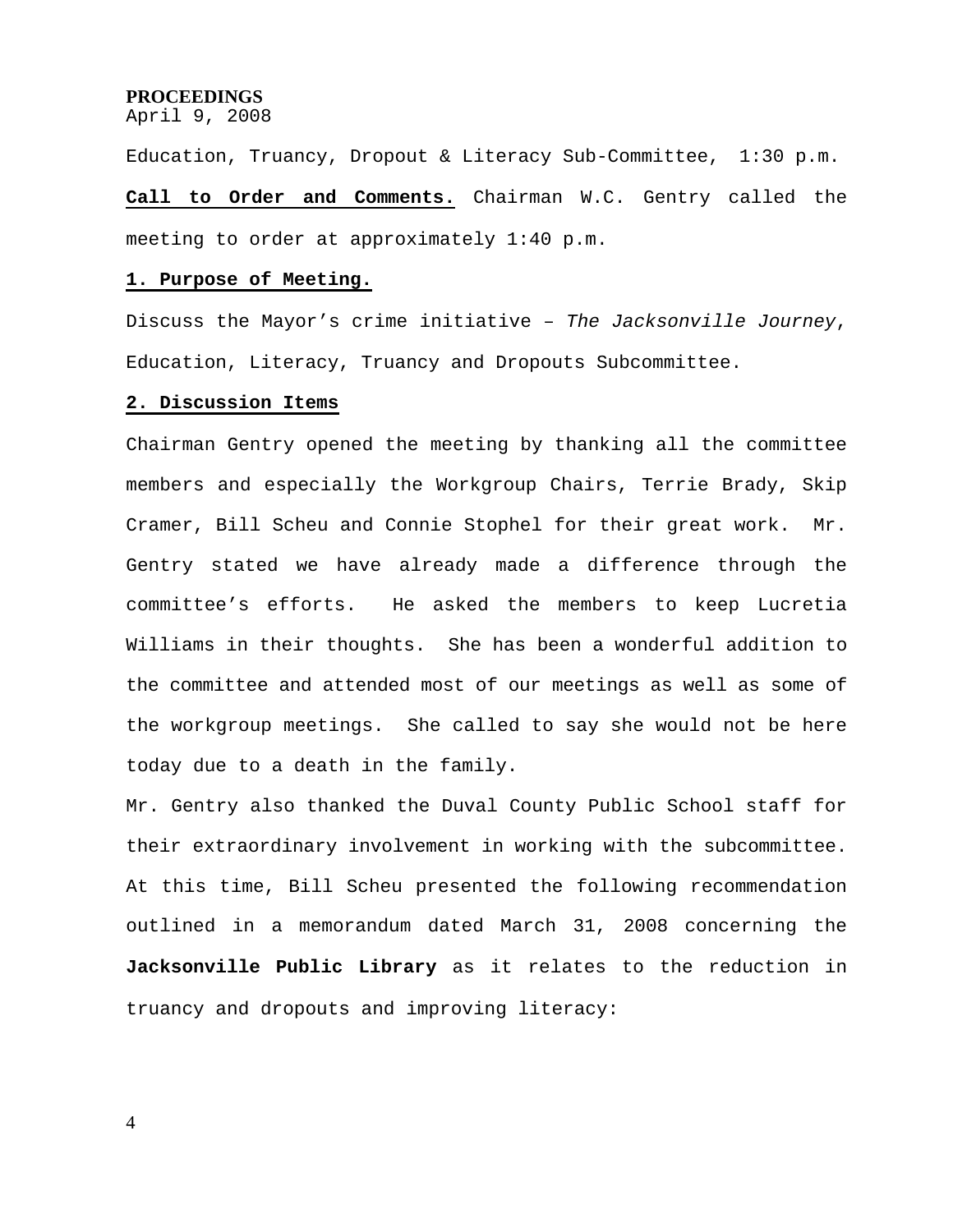#### **RECOMMENDATION:**

**Recognizing that the effectiveness of the recommendations of this Committee depend in part on the ability of the Jacksonville Public Library to continue to serve all of the Jacksonville community, and particularly to enable it to continue to provide critical programs that reduce truancy and dropouts and improve literacy, this Committee recommends that the funding of the Jacksonville Public Library not be reduced, but continued at least at current levels.** 

**Motion made by: Bill Scheu Seconded by: Deborah Gianoulis VOTE: Unanimous – In Favor** 

#### **OUT-OF-SCHOOL SUSPENSIONS AND TRUANCY CENTERS**

W.C. Gentry stated that when he presented to the Education Subcommittee's recommendations to the Steering Committee, they kept asking what are we going to do about out-of-school suspensions. Mr. Gentry said we will continue studying this issue, and noted that he asked Bill Scheu to chair a combined workgroup with Bill Hodges, Skip Cramer and Tom Majdanics with great assistance from the Duval County Public School staff. Statistics indicate that in addition to over 17,000 students missing more than 20 days of school, last year, there were approximately over 40,000 children suspended. It appears a number

of those children are suspended more than once.

This is clearly an unacceptable situation. Duval County leads the state in in-school suspensions. The consensus was that we need to recommend an alternative out-of-school suspension program where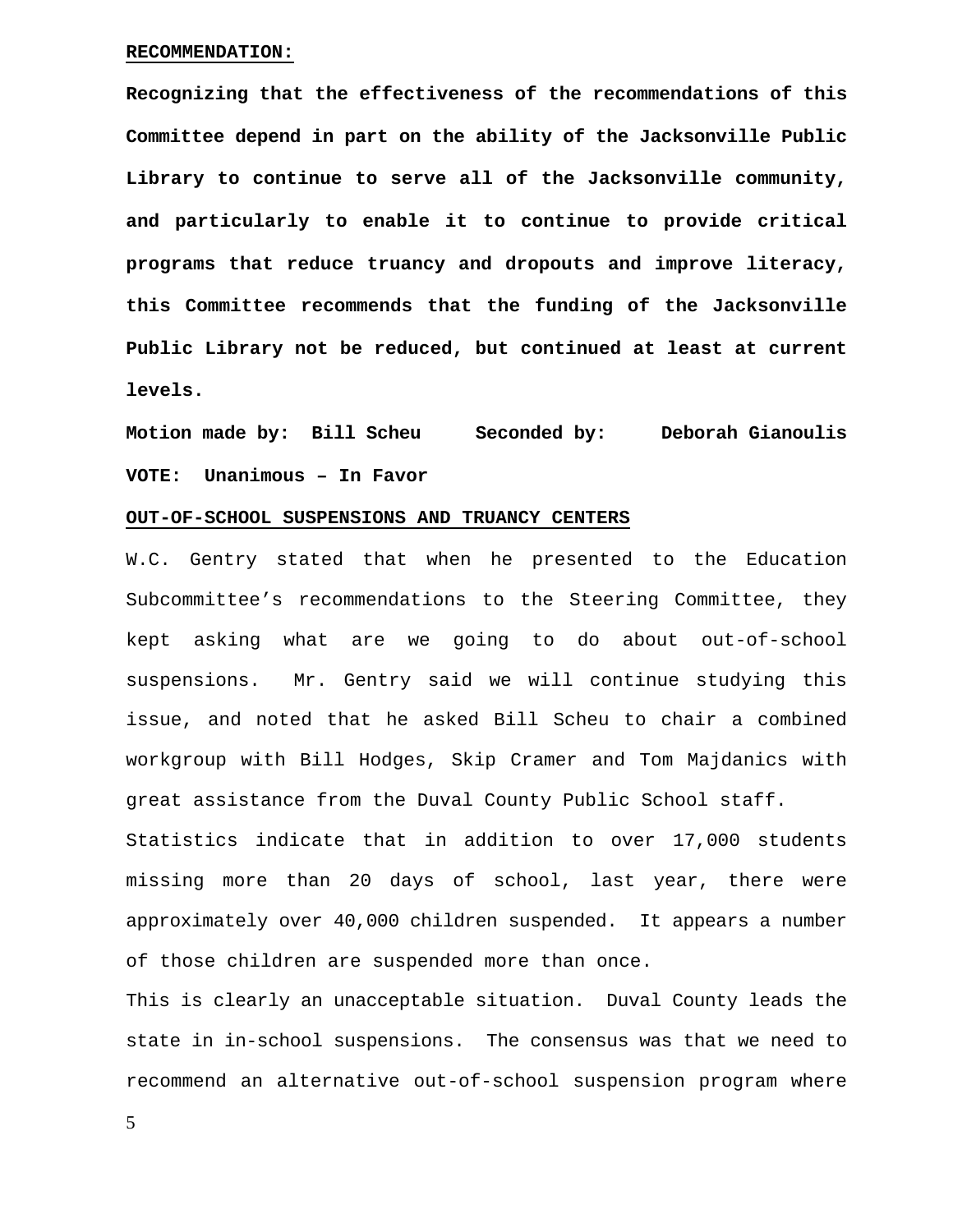the children can be sent to, continue to be educated, and get counseling instead of wandering the streets. Again, we received tremendous help from DCPS in providing data of what these centers would look like, how they would be staffed, etc.

Bill Scheu, Chair, OSS & Truancy Workgroup, stated they met for the first time on Friday, April 4, 2008 and again on Monday, April 7, 2008 to finalize the recommendations.

The initial recommendations were discussed in great detail by all members of the subcommittee before making amendments and voting on a modified recommendation. Initially, it was thought that closing the Truancy Centers would be best. However, with input from the Duval County School Board as well as the committee members, the recommendation was changed to keep the existing Truancy Centers and expand the program to include out-of-school suspensions for more than 3 days. Both groups of students would be assigned to one of the four existing Truancy Center locations, with the addition of one public-private partnership organization site. They would receive e-learning education under the supervision of a certificated staff member, assessment and counseling services, parental engagement and some form of community service.

Mr. Gentry and Skip Cramer both said for this to work, we would need to engage principals, teachers and staff. Mr. Scheu stated the Duval County Public School staff also expressed that training is very important to the success of this recommendation. With regard to the public-private organization (faith-based or other), certificated teachers would also be required as well as a

clear contract.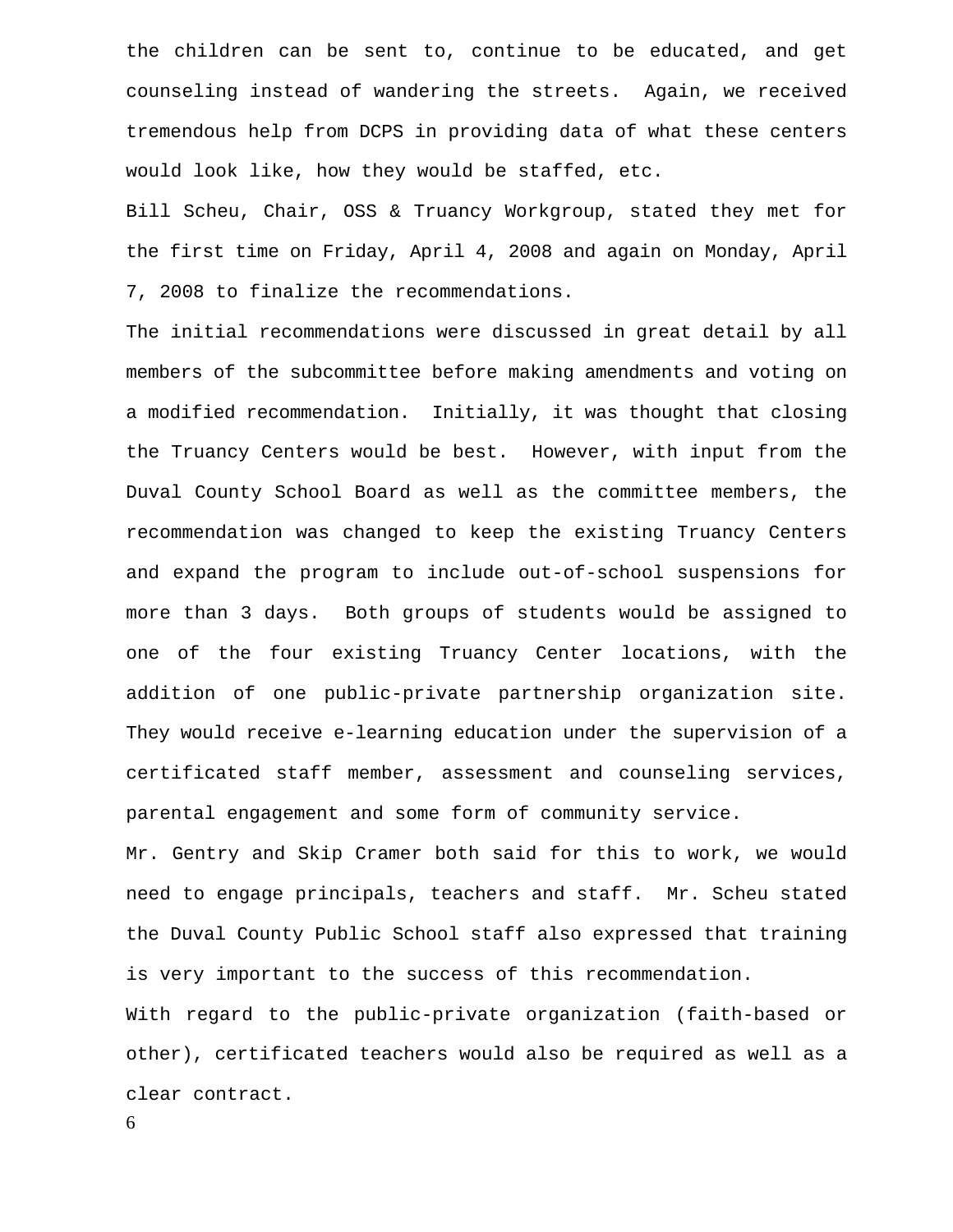The committee discussed the e-learning component and the need for funding. Councilman Don Redman stated he believes the churches would provide the computers and support.

Deborah Gianoulis asked about alternative schools. Gloria Lockley, Director of Alternative Education and Behavioral Support for the school district, stated we have two alternative schools, Maddie B. Rutherford and Grand Park Center. When a student receives a code of conduct violation, they are sent to one of these schools for 45 days. These schools have a full school psychologist, counselor and a partnership with Communities In Schools (CIS) to provide transition services by case managers. Vickie Burke asked about the effectiveness of the alternative schools since in-school suspension is handled differently at each school. Ms. Lockley replied that Maddie B. Rutherford is a smaller learning environment. Students sent here have academic problems and we give them support. At Grand Park, students who offend for the second time are sent here for 45-180 days. The recidivism rate is low. The CIS transition specialist accompanies the child back into the school system. There are many interventions in place before suspending a student and sending them to an alternative school.

7 Debra Jahns-Nelsen requested an opportunity for public comment. Ms. Jahns-Nelsen said she sat in on the School Safety Workgroup a few times. She expressed concern about the loss of FTE funding when students are suspended out of school. Mr. Scheu said we were advised by DCPS that those students would be included in the count. Skip Cramer said that because the census has a 10-day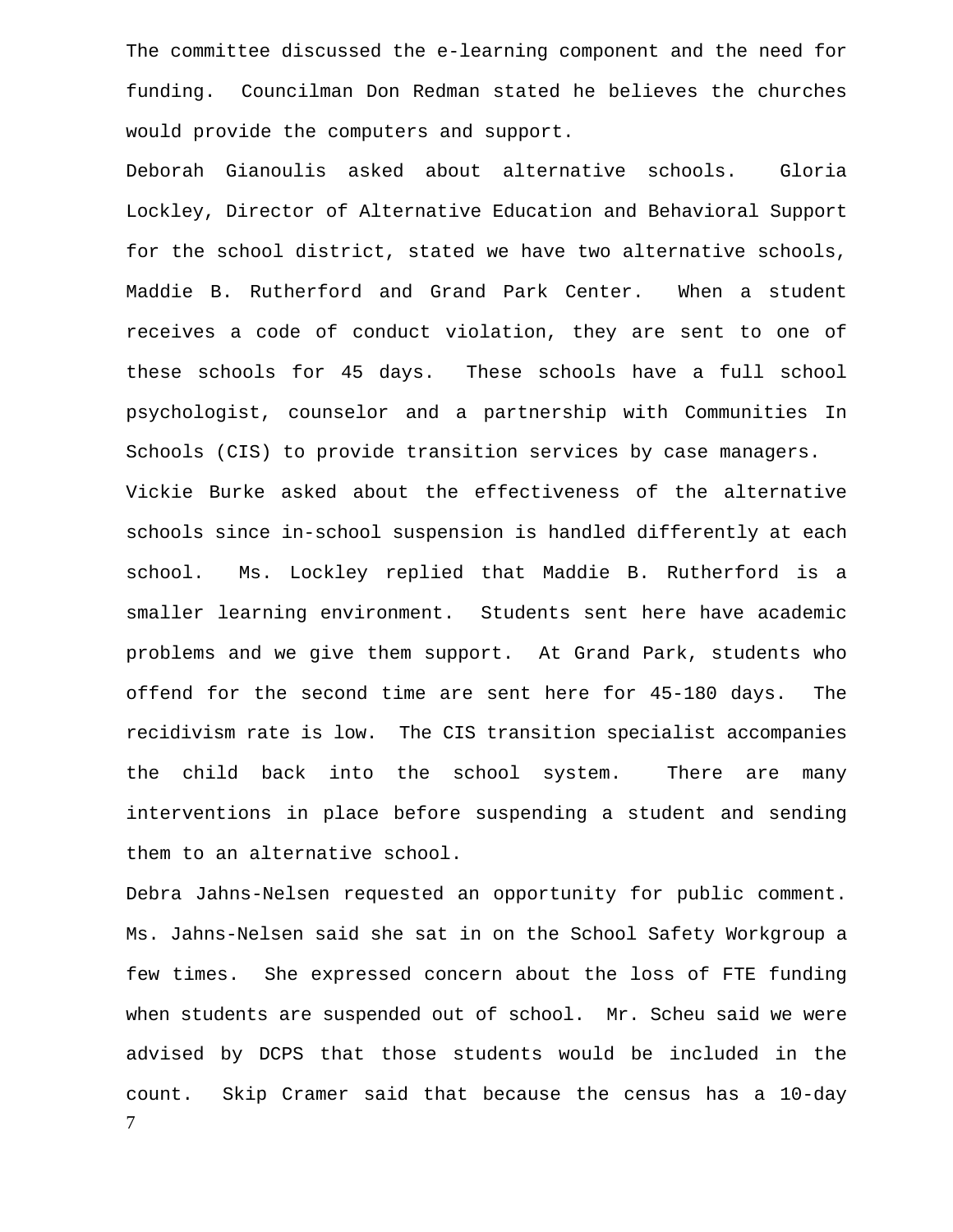window, virtually everybody is covered and there is no revenue loss.

The issue of school security at the truancy and out-of-school suspension centers was raised. Director Michael Edwards, JSO, said there are two ways to handle it. Since DCPS pays two-thirds of the officer's salaries, we have the opportunity to increase our cap. He recommended bringing back retired officers for half the amount of funding. The School Resource Officer normally deals with anywhere from 400 to 3,000 students, depending on the location. In the centers, retired officers would only deal with about 30 students. Director Edwards recommended this as a costsaving option.

After much discussion and revision, the subcommittee made a motion to accept the following recommendations, in addition to the recommendation mentioned earlier in the meeting regarding continued funding for the Jacksonville Public Library:

**RECOMMENDATION #1: Undertake an expedited but thorough review of other comparable school district practices and polices in comparison with DCPS practices and policies regarding in-school suspensions and out-of-school suspensions and behavior management and discipline. Estimated cost: \$60,000** 

**RECOMMENDATION #2: Turn existing four Truancy Centers into out-ofschool suspension centers where truant and suspended students will receive academic and counseling services and add an additional center as a pilot program through a public-private partnership.**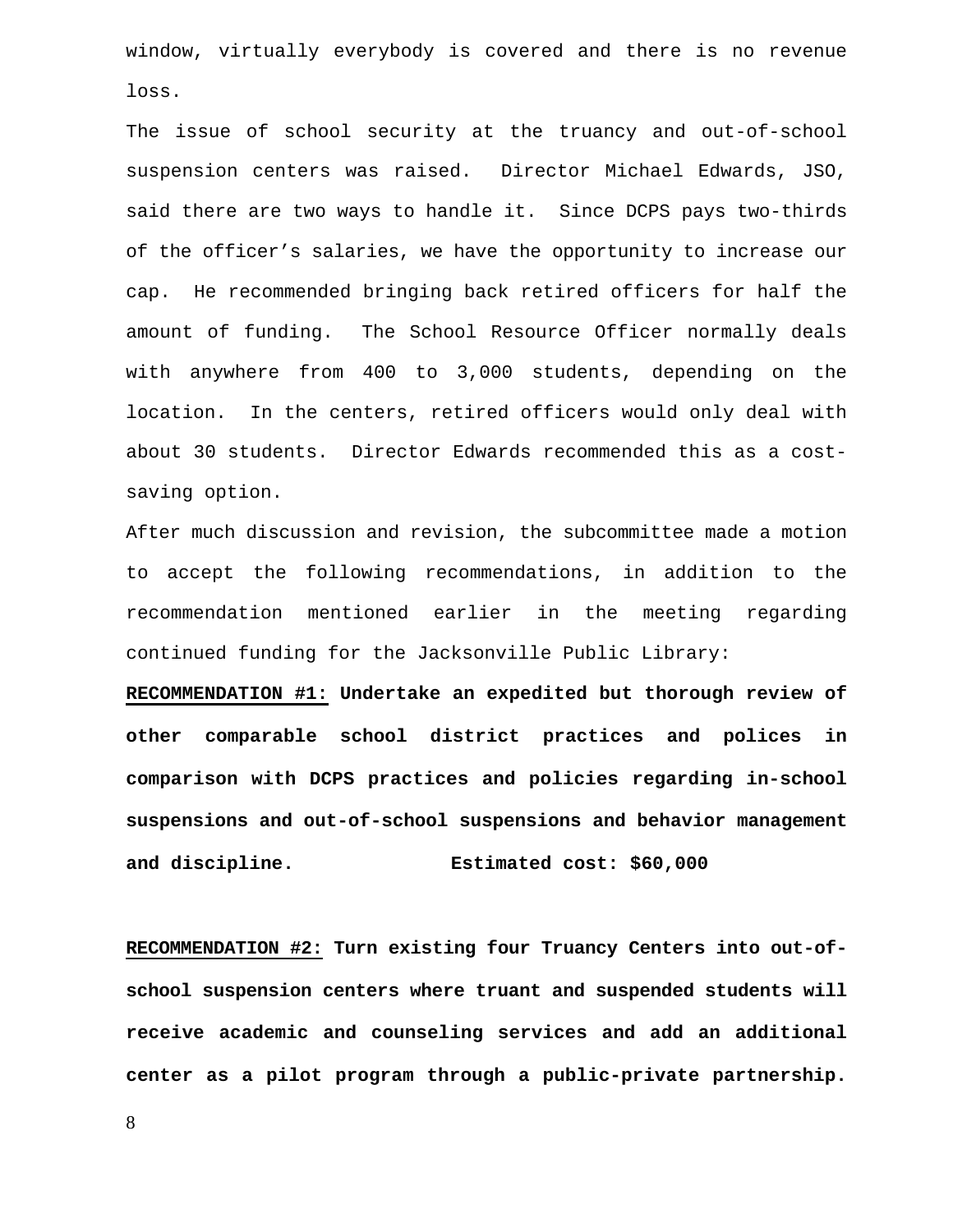**Failure to implement this recommendation, the Truancy Centers should be closed.** 

**RECOMMENDATION #3: The Duval County Public School system should immediately implement a systemic policy review and take steps to reduce in-school-suspensions and out-of-school suspensions.** 

**VOTE ON ALL 3 RECOMMENDATIONS:** 

**Unanimous – In Favor** 

#### **ADDITIONAL RECOMMENDATION:**

**Recognizing that the effectiveness of the recommendations of this Committee depend in part on the ability of the Jacksonville Public Library to continue to serve all of the Jacksonville community, and particularly to enable it to continue to provide critical programs that reduce truancy and dropouts and improve literacy, this Committee recommends that the funding of the Jacksonville Public Library not be reduced, but continued at least at current levels.** 

**Motion made by: Bill Scheu Seconded by: Deborah Gianoulis VOTE: Unanimous – In Favor** 

Minutes from the March 12, 2008 meeting were approved. **Adjournment:** The meeting adjourned at 3:15 p.m.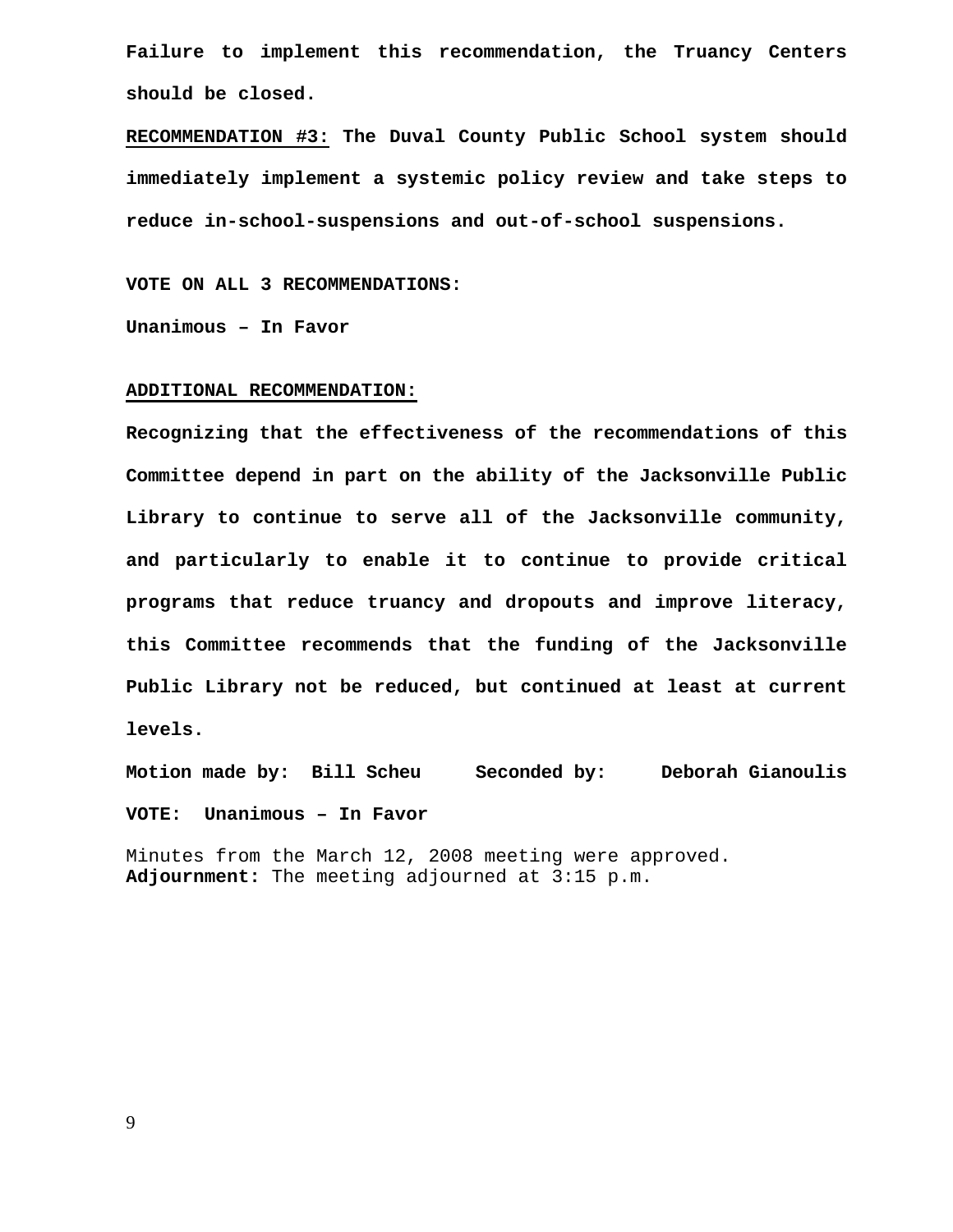

# **EDUCATION, TRUANCY, DROPOUT**

# **& LITERACY SUB-COMMITTEE**

## April 9, 2008

**Out of School Suspensions & Truancy Workgroup** 

 **Recommendations Summary and Vote**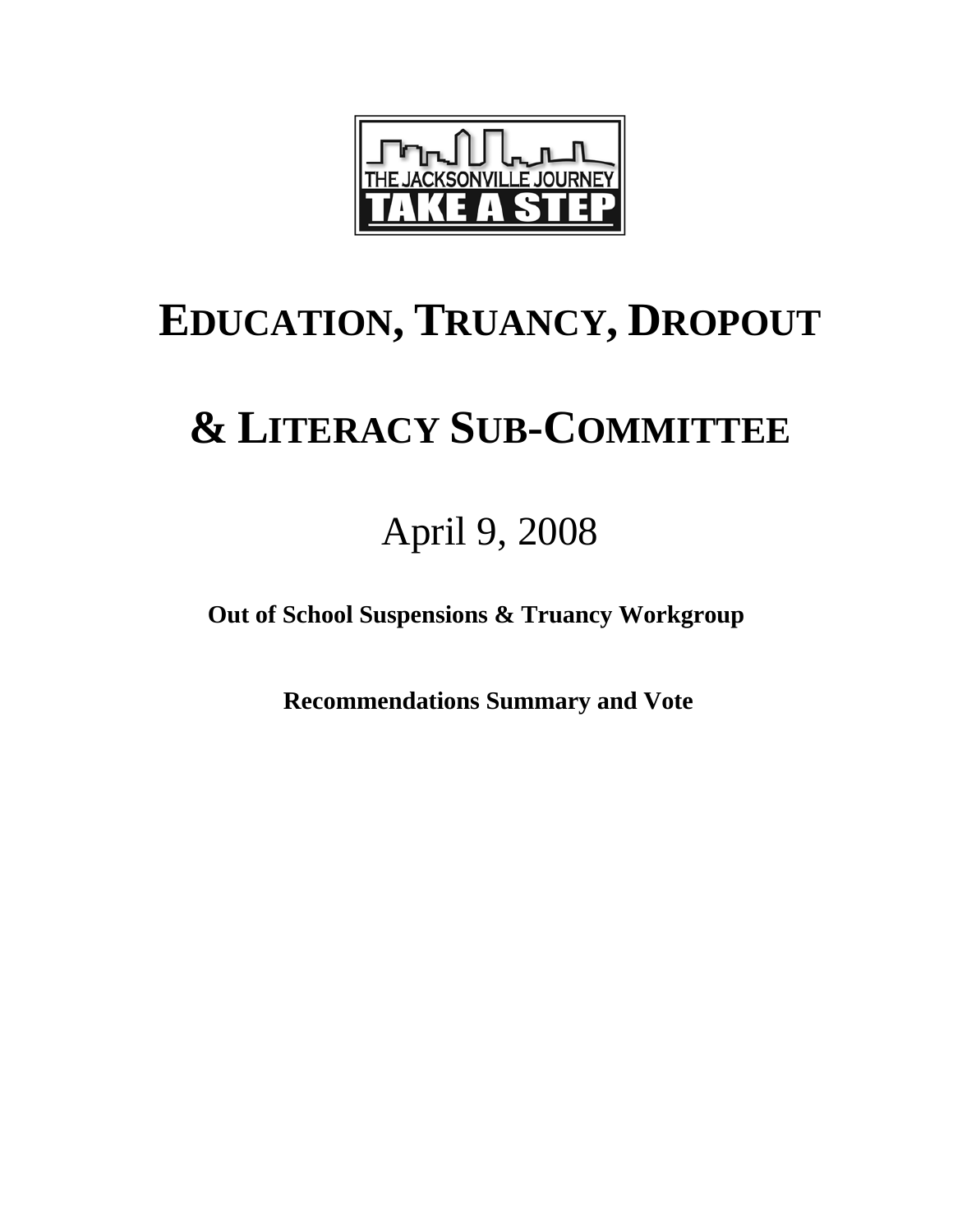**RECOMMENDATION #1: Undertake an expedited but thorough review of other comparable school district practices and polices in comparison with DCPS practices and policies regarding in-school suspensions and out-of-school suspensions and behavior management and discipline.** 

**Estimated cost: \$60,000** 

**RECOMMENDATION #2: Turn existing four Truancy Centers into out-of-school suspension centers where students will receive academic and counseling services and add an additional center as a pilot program through a public-private partnership. Closing the Truancy Centers is this recommendation is not implemented.** 

**RECOMMENDATION #3: Implement a systemic policy review and take steps to reduce in-school-suspensions and out-ofschool suspensions.** 

**VOTE ON ALL 3 RECOMMENDATIONS:** 

**Unanimous – In Favor**